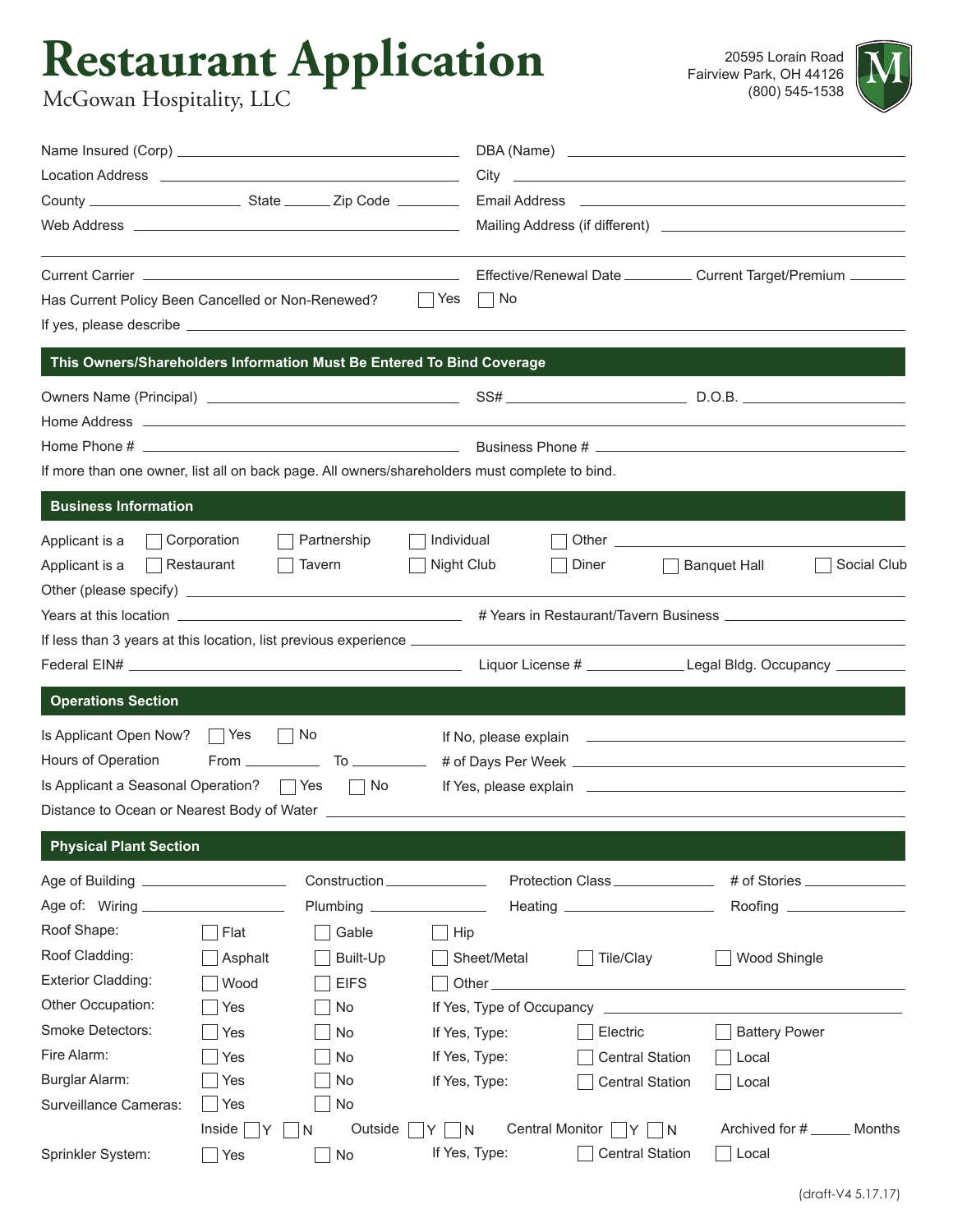| <b>Physical Plant Section (continued)</b>                                                                                                                                                                                      |                                                                                                                 |
|--------------------------------------------------------------------------------------------------------------------------------------------------------------------------------------------------------------------------------|-----------------------------------------------------------------------------------------------------------------|
| Volunteer Fire Department:<br>  Yes<br>No                                                                                                                                                                                      | Hydrant __________<br>Fire Dept. ___________<br>Distance to:                                                    |
| Kitchen Fire Protection:<br>No<br> Yes                                                                                                                                                                                         |                                                                                                                 |
| U.L. Approved Automatic Extinguishing System Under Semiannual Contract                                                                                                                                                         | Yes<br>No                                                                                                       |
| Above System Covering All Cooking Surfaces                                                                                                                                                                                     | Yes<br>No                                                                                                       |
| System Name https://www.archive.com/contract/contract/contract/contract/contract/contract/contract/contract/contract/contract/contract/contract/contract/contract/contract/contract/contract/contract/contract/contract/contra | $\exists$ Wet<br>Dry                                                                                            |
| Automatic Gas or Electric Shut Offs for Cooking                                                                                                                                                                                | Yes<br>No                                                                                                       |
| Hood and Filters Cleaned Weekly by Staff                                                                                                                                                                                       | Yes<br>No                                                                                                       |
| Hoods and Ducts Over All Cooking Equipment                                                                                                                                                                                     | $\blacksquare$ Yes<br>No                                                                                        |
| Hoods and Ducts Maintenance Contract Schedule                                                                                                                                                                                  |                                                                                                                 |
| <b>Fire Extinguishers</b>                                                                                                                                                                                                      |                                                                                                                 |
| Yes<br>No<br>Is Kitchen Sub-Leased                                                                                                                                                                                             |                                                                                                                 |
|                                                                                                                                                                                                                                |                                                                                                                 |
| Table Cooking or Tableside Cooking<br>  Yes<br>No                                                                                                                                                                              |                                                                                                                 |
|                                                                                                                                                                                                                                |                                                                                                                 |
|                                                                                                                                                                                                                                |                                                                                                                 |
| Entertainment Section (ENTIRE section MUST be completed)                                                                                                                                                                       |                                                                                                                 |
| No<br>Entertainment<br>Yes                                                                                                                                                                                                     |                                                                                                                 |
| Nights w/Entertainment<br>Sun<br>Fri<br>Sat                                                                                                                                                                                    | $\vert$ Tue<br>  Wed<br>Thu<br>Mon                                                                              |
| Type of Entertainment<br>Rock Group<br>$\Box$ DJ                                                                                                                                                                               | Go-Go<br>Band (Any Kind)<br>Karaoke                                                                             |
| Other (Please Describe)                                                                                                                                                                                                        |                                                                                                                 |
| Cover Charge<br>Yes<br>No                                                                                                                                                                                                      |                                                                                                                 |
| Dance Floor Exists<br>No<br>Yes                                                                                                                                                                                                | Dance Floor Square Ft. ________________ If "No," is Dancing Permitted? _________                                |
| Amusement Devices (Pool Tables, Video Games, etc.)<br>$ $ Yes                                                                                                                                                                  | If Yes, # and Description<br>  No<br>the control of the control of the control of the control of the control of |
| Liquor Liability Section (ENTIRE section MUST be completed)                                                                                                                                                                    |                                                                                                                 |
| Does Applicant Serve Alcohol? The Tres The No                                                                                                                                                                                  |                                                                                                                 |
|                                                                                                                                                                                                                                | If NO Liquor License, is BYOB Permitted?<br>Tes<br>$\Box$ No                                                    |
| Does Applicant Have Liquor License?<br>No<br>Yes<br>Max # of Staff Per Shift:<br># of Bar Seats ______________                                                                                                                 | Bartenders __________ Wait Staff __________ Avg. Employment Exp. _______ yrs.                                   |
| Yes<br>$\vert$ No<br><b>Alcohol Server Training</b>                                                                                                                                                                            |                                                                                                                 |
|                                                                                                                                                                                                                                |                                                                                                                 |
| Does Applicant Have Written Policy on Serving Alcohol to Customers?                                                                                                                                                            | Yes<br>No                                                                                                       |
| Is Management Notified Prior to Shutting Off Patrons?                                                                                                                                                                          | Yes<br>No                                                                                                       |
| Is Documentation Kept on Each Incident?                                                                                                                                                                                        | No<br>Yes                                                                                                       |
| # of Bars on Premises ________                                                                                                                                                                                                 | Is There a Steady Bar Clientele?<br>No<br>Yes                                                                   |
| Yes<br>No<br>Is There a Happy Hour?                                                                                                                                                                                            | <b>Reduced Price Drinks?</b><br>No<br>Yes                                                                       |
| Is a Last Call Given?<br>Yes<br>No                                                                                                                                                                                             |                                                                                                                 |
| Have There Been Any Alcohol Regulatory Violations?<br>Yes                                                                                                                                                                      | No.                                                                                                             |
| If Yes, List ALL Violations                                                                                                                                                                                                    |                                                                                                                 |
|                                                                                                                                                                                                                                |                                                                                                                 |
|                                                                                                                                                                                                                                |                                                                                                                 |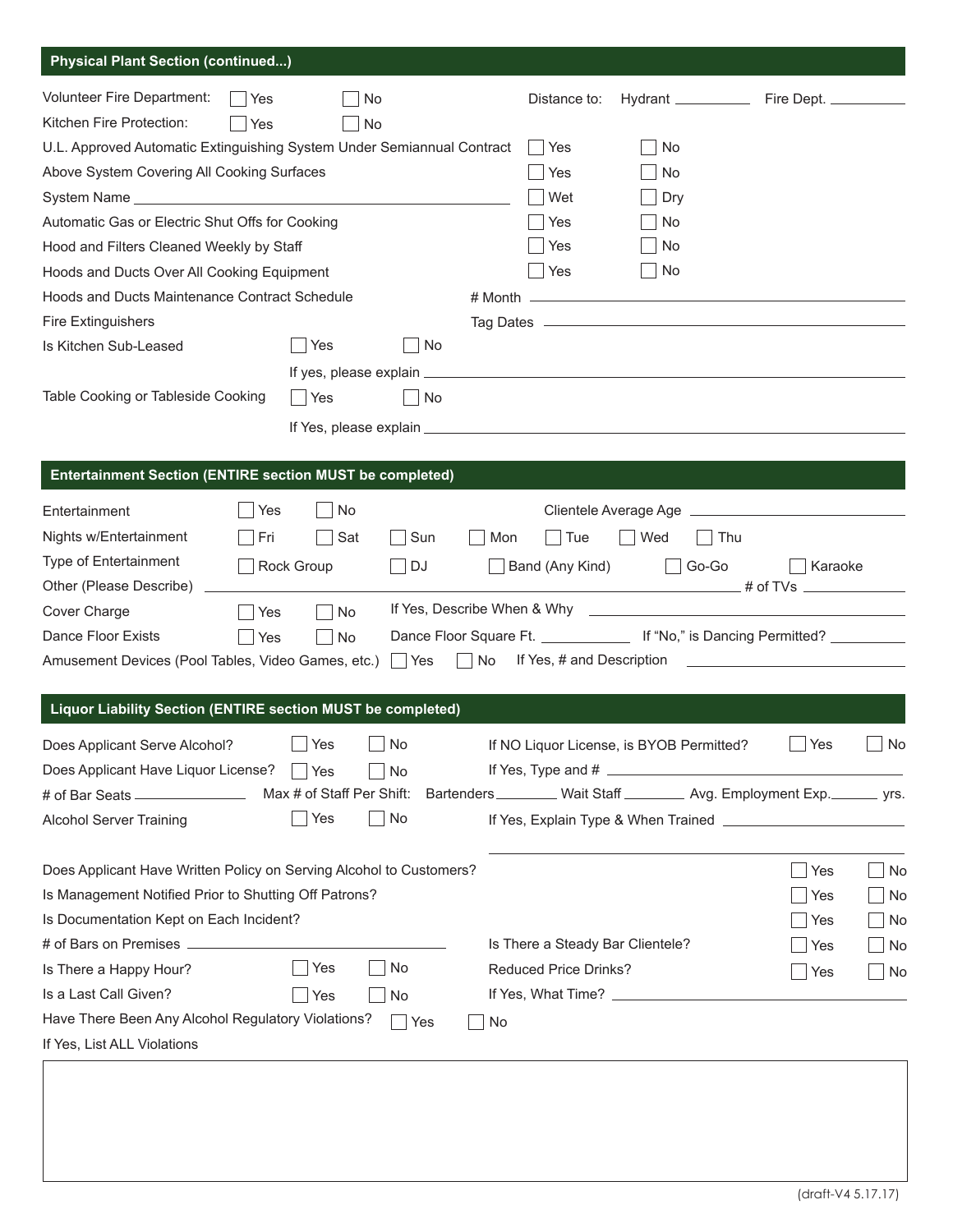# **Property Section**

Number of Employees

Any Delivery Use?

| <b>Property Section</b>                                                                       |                                                                                                                |
|-----------------------------------------------------------------------------------------------|----------------------------------------------------------------------------------------------------------------|
| Does Applicant Own Building?<br>$\lceil$ No<br>  Yes                                          | Is Applicant Required by Lease to Insure Bldg.?<br>  Yes<br>$\vert$ $\vert$ No                                 |
| Building Limit \$                                                                             | R/C<br>$Co$ -Ins % $\_\_\_\_\_\_\_\_\_\_\$ ACV                                                                 |
| Imp. & Betterments Limit \$                                                                   | R/C<br>Co-lns % $\frac{1}{2}$ ACV                                                                              |
| Contents Limit \$                                                                             | $Co$ -Ins % $\_\_\_\_\_\_\_\_\_\$ ACV $\_\_\_\$ R/C $\_\_\_\$                                                  |
| Business Income Limit \$                                                                      | Waiting Period ______ 72 Hours<br>Contribution or Co-Ins %                                                     |
|                                                                                               | With Extra Expense?<br>$ $ Yes<br>No                                                                           |
| Loss of Rents Limit \$                                                                        | Co-Ins $%$ ________<br>No Waiting Period                                                                       |
| Square Footage: Total Building ______________________                                         | If Applicant is a Tenant, Sq. Ft. of Occupied Space _______________                                            |
| Basic<br>Cause of Loss:                                                                       | $\Box$ Special<br><b>Broad</b><br>$\overline{\phantom{0}}$                                                     |
| <b>Property Enhancement Endorsement Requested</b>                                             | Yes<br>No<br>$\overline{\phantom{0}}$                                                                          |
|                                                                                               |                                                                                                                |
| <b>Liability Section</b>                                                                      |                                                                                                                |
|                                                                                               |                                                                                                                |
| General Liability Limit \$                                                                    |                                                                                                                |
|                                                                                               |                                                                                                                |
| Is Lessors Risk Requested? □ Yes □ No<br>$Food $ 1$ Liquor $$ 2$                              | Admissions \$                                                                                                  |
| Receipts:<br>Are There Apartments?<br>$ $ Yes<br>  No                                         | If Yes, $\#$ of Units $\sqrt{2\pi}$<br>Owner Occupied<br>$ $ Yes<br>∣No                                        |
|                                                                                               | *All units and common areas must be equipped with smoke and $CO2$ detectors                                    |
| Are There Lodging Operations Other Than Apartments?                                           | ∣ ∣Yes<br>$\vert$ No                                                                                           |
|                                                                                               |                                                                                                                |
| Is There Waitress/Waiter Service?     Yes  <br>No.                                            |                                                                                                                |
| No<br>Off-Premise Parking?<br>l Yes                                                           | If Yes, List Address & Sq. Footage (or # Spaces)                                                               |
|                                                                                               |                                                                                                                |
| $ $ Yes $ $ No<br>Valet Parking by Owner?                                                     | By Valet Contractor Set Set Show If Yes, Include Cert w/MPA as Named AI                                        |
| On or Off-Premise Catering/Banquet?   Yes No                                                  | $\%$                                                                                                           |
| Describe Catering Operation _                                                                 |                                                                                                                |
| No<br>Yes<br>Is There a Dock/Wharf?                                                           | If Yes, is There Water Taxi Service?<br>Yes<br>No                                                              |
| Describe Any Other On or Off-Premise Exposure NOT Listed Above                                |                                                                                                                |
|                                                                                               |                                                                                                                |
|                                                                                               |                                                                                                                |
| <b>Security</b>                                                                               |                                                                                                                |
| Are Any Persons Employed as Bouncers, Door Staff, ID Checker, Crowd Control or, Security?     | Yes<br>No.                                                                                                     |
|                                                                                               | If Yes Describe Type, Purpose, and Number of Security/Bouncers on Any Shift # ________________________________ |
| Purpose:                                                                                      |                                                                                                                |
| Are Any Non-Employee Security Services Hired or Contracted?                                   | No<br>Yes                                                                                                      |
|                                                                                               |                                                                                                                |
| In the Last 12 Months, Have Any Emergency Services Been Called; i.e. Police, Ambulance, Fire? | Yes<br>No.                                                                                                     |
|                                                                                               |                                                                                                                |
| Non-Owned Automobile (Hired Auto Not Available)                                               |                                                                                                                |
| Is Non-Owned Automobile Requested?<br>Yes                                                     | If Yes, Complete ENTIRE Section<br>No.                                                                         |

Yes  $\Box$  No  $\Box$  List the Business Purposes the Non-Owned Auto Will Be Utilized For:

Does Applicant Have a Business Auto Policy?

Yes No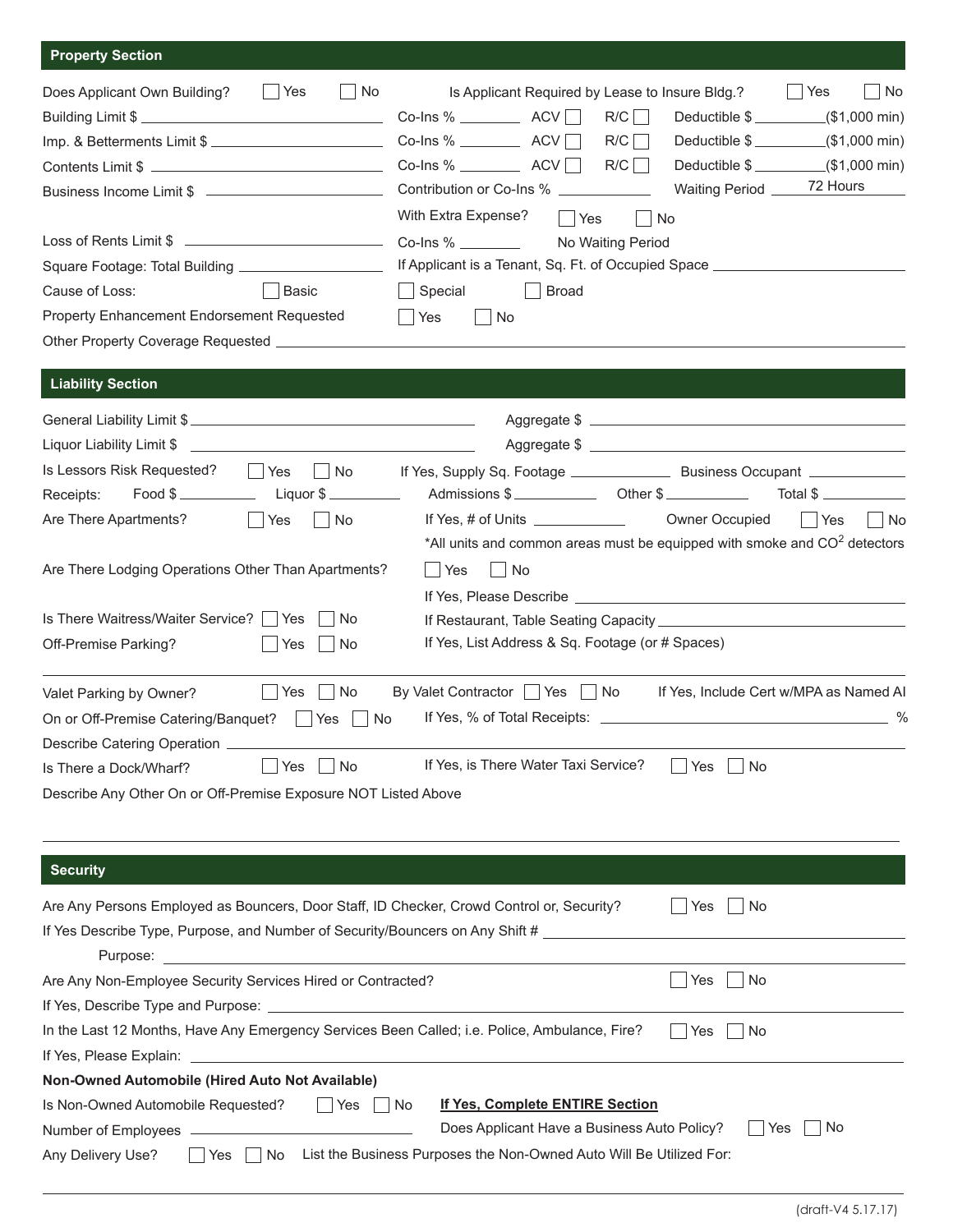## **Claims Section**

| List ALL Claims for the Past 5 Years. If Yes, Describe Loss. |                      |  |  |  |
|--------------------------------------------------------------|----------------------|--|--|--|
| <b>Property Claims</b>                                       | $\Box$ Yes $\Box$ No |  |  |  |
| General Liability Claims   Yes   No                          |                      |  |  |  |
| Liquor Liability Claims   Yes   No                           |                      |  |  |  |

# **Additional Interests**

Mortgagees, Additional Insureds and Loss Payees are defined as Additional Interests

There are Additional Interests listed on this Application and are by this acknowledgement included in the information that is warranted by the signature(s) below.

If the box above is not checked it is understood that there are no Additional Interests to this application.

| <b>Additional Insurance</b> | Name and the contract of the contract of the contract of the contract of the contract of the contract of the contract of the contract of the contract of the contract of the contract of the contract of the contract of the c       |  |
|-----------------------------|--------------------------------------------------------------------------------------------------------------------------------------------------------------------------------------------------------------------------------------|--|
| for type choice             |                                                                                                                                                                                                                                      |  |
|                             | City, State, and ZIP                                                                                                                                                                                                                 |  |
|                             | Interest <u>and the community of the community of the community of the community of the community of the community of the community of the community of the community of the community of the community of the community of the </u> |  |
|                             |                                                                                                                                                                                                                                      |  |
| Additional Insurance        |                                                                                                                                                                                                                                      |  |
| for type choice             |                                                                                                                                                                                                                                      |  |
|                             | City, State, and ZIP                                                                                                                                                                                                                 |  |
|                             | Interest and the contract of the contract of the contract of the contract of the contract of the contract of the contract of the contract of the contract of the contract of the contract of the contract of the contract of t       |  |
|                             |                                                                                                                                                                                                                                      |  |
| <b>Additional Insurance</b> |                                                                                                                                                                                                                                      |  |
| for type choice             |                                                                                                                                                                                                                                      |  |
|                             |                                                                                                                                                                                                                                      |  |
|                             | Interest <b>contract the contract of the contract of the contract of the contract of the contract of the contract of the contract of the contract of the contract of the contract of the contract of the contract of the contrac</b> |  |
|                             |                                                                                                                                                                                                                                      |  |
| Additional Insurance        |                                                                                                                                                                                                                                      |  |
| for type choice             |                                                                                                                                                                                                                                      |  |
|                             |                                                                                                                                                                                                                                      |  |
|                             |                                                                                                                                                                                                                                      |  |
|                             |                                                                                                                                                                                                                                      |  |
| Additional Insurance        |                                                                                                                                                                                                                                      |  |
| for type choice             |                                                                                                                                                                                                                                      |  |
|                             |                                                                                                                                                                                                                                      |  |
|                             | Interest <b>contract the contract of the contract of the contract of the contract of the contract of the contract of the contract of the contract of the contract of the contract of the contract of the contract of the contrac</b> |  |
|                             |                                                                                                                                                                                                                                      |  |
| <b>Additional Insurance</b> |                                                                                                                                                                                                                                      |  |
| for type choice             |                                                                                                                                                                                                                                      |  |
|                             |                                                                                                                                                                                                                                      |  |
|                             | Interest <b>contract and contract and contract of the contract of the contract of the contract of the contract of the contract of the contract of the contract of the contract of the contract of the contract of the contract o</b> |  |